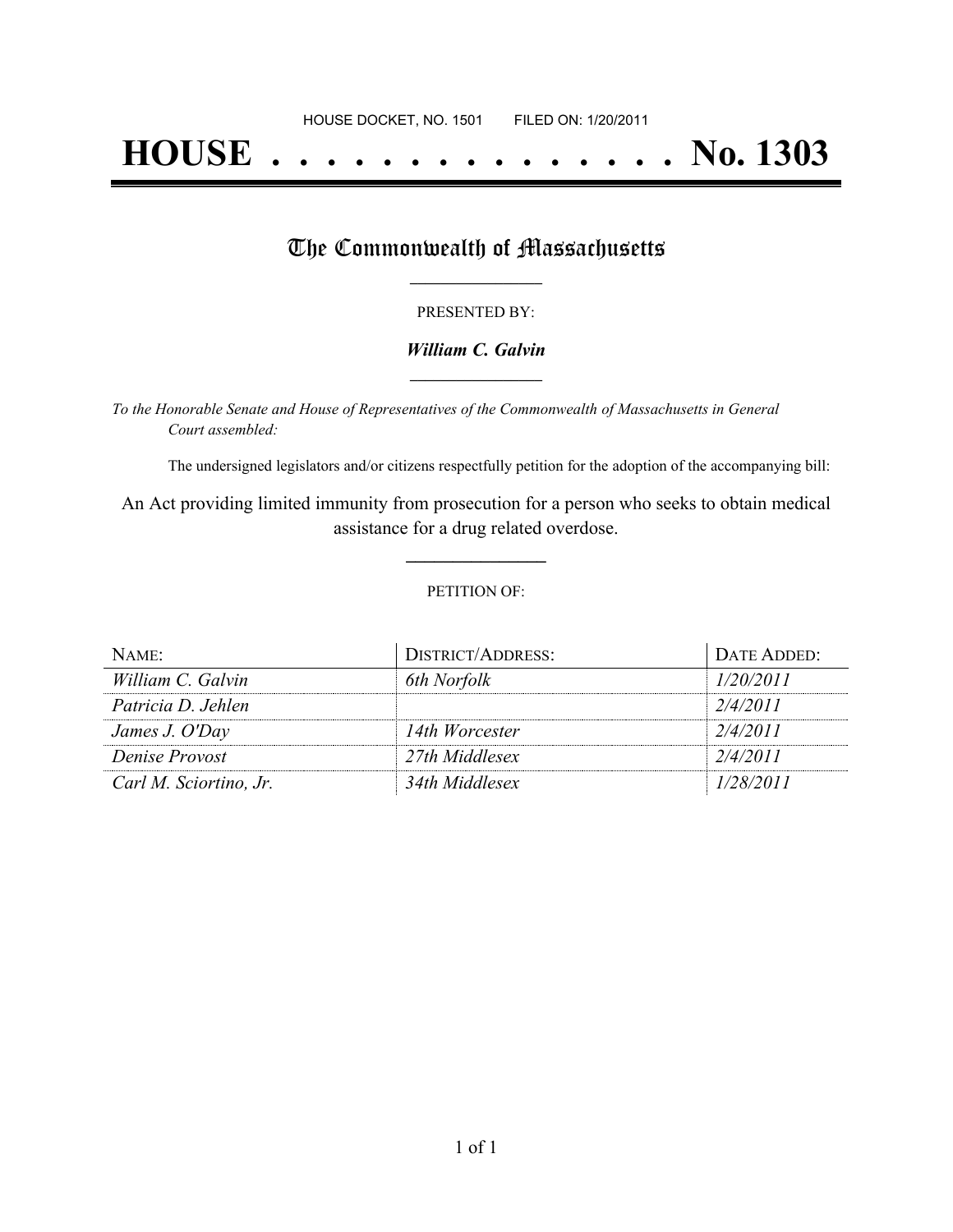## **HOUSE . . . . . . . . . . . . . . . No. 1303**

By Mr. Galvin of Canton, a petition (accompanied by bill, House, No. 1303) of William C. Galvin and others that persons receiving treatment for drug overdoses be granted limited immunity from prosecution for possession of controlled substances. The Judiciary.

#### [SIMILAR MATTER FILED IN PREVIOUS SESSION SEE HOUSE, NO. *3992* OF 2009-2010.]

## The Commonwealth of Massachusetts

**\_\_\_\_\_\_\_\_\_\_\_\_\_\_\_ In the Year Two Thousand Eleven \_\_\_\_\_\_\_\_\_\_\_\_\_\_\_**

An Act providing limited immunity from prosecution for a person who seeks to obtain medical assistance for a drug related overdose.

Be it enacted by the Senate and House of Representatives in General Court assembled, and by the authority *of the same, as follows:*

- 1 SECTION 1. Chapter 94C of the General Laws, as appearing in the 2006 Official
- 2 Edition, is hereby amended by inserting, after section 41, the following new section:-
- 3 Section 41A.

4 A person who, in good faith, seeks medical assistance for someone experiencing a drug-

5 related overdose shall not be charged or prosecuted for possession of a controlled substance

6 pursuant to the provisions of this chapter, or any other General Law, if the evidence for the

- 7 charge of possession of a controlled substance was gained as a result of the seeking of medical
- 8 assistance